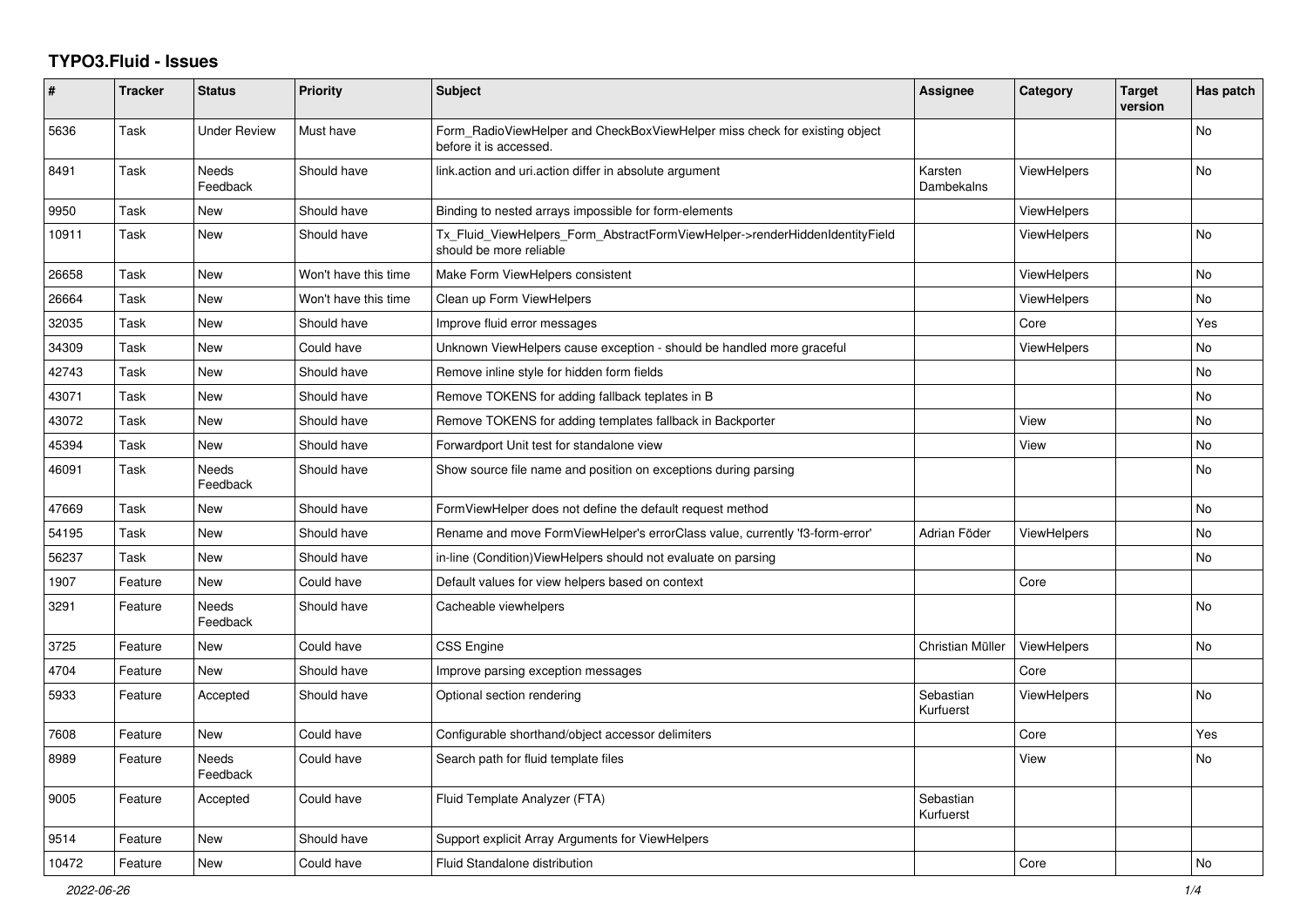| #     | <b>Tracker</b> | <b>Status</b>       | <b>Priority</b> | Subject                                                                                       | <b>Assignee</b>        | Category    | <b>Target</b><br>version | Has patch |
|-------|----------------|---------------------|-----------------|-----------------------------------------------------------------------------------------------|------------------------|-------------|--------------------------|-----------|
| 30555 | Feature        | New                 | Could have      | Make TagBuilder more extensible                                                               |                        | Core        |                          | No        |
| 31955 | Feature        | New                 | Should have     | f:uri.widget                                                                                  |                        | Widgets     |                          | No        |
| 33215 | Feature        | New                 | Should have     | RFC: Dynamic values in ObjectAccess paths                                                     |                        |             |                          | No        |
| 33394 | Feature        | Needs<br>Feedback   | Should have     | Logical expression parser for BooleanNode                                                     | <b>Tobias Liebig</b>   | Core        |                          | No        |
| 36410 | Feature        | New                 | Should have     | Allow templates to send arguments back to layout                                              |                        | ViewHelpers |                          | No        |
| 36559 | Feature        | New                 | Could have      | New widget progress bar                                                                       |                        |             |                          | Yes       |
| 37095 | Feature        | New                 | Should have     | It should be possible to set a different template on a Fluid TemplateView inside an<br>action | Christopher<br>Hlubek  |             |                          | No        |
| 38130 | Feature        | New                 | Should have     | Checkboxes and multiple select fields should have an assignable default value                 |                        |             |                          | No        |
| 39936 | Feature        | New                 | Should have     | registerTagAttribute should handle default values                                             |                        | ViewHelpers |                          | No        |
| 40081 | Feature        | New                 | Should have     | Allow assigned variables as keys in arrays                                                    |                        |             |                          | No        |
| 42397 | Feature        | New                 | Should have     | Missing viewhelper for general links                                                          |                        |             |                          | No        |
| 43346 | Feature        | <b>Under Review</b> | Should have     | Allow property mapping configuration via template                                             | Karsten<br>Dambekalns  | ViewHelpers | 2.1                      | No        |
| 45153 | Feature        | New                 | Should have     | f:be.menus.actionMenuItem - Detection of the current select option is insufficient            |                        |             |                          | No        |
| 45345 | Feature        | Needs<br>Feedback   | Should have     | Easy to use comments for fluid that won't show in output                                      |                        |             |                          |           |
| 46257 | Feature        | <b>Under Review</b> | Should have     | Add escape sequence support for Fluid                                                         |                        | Core        |                          | No        |
| 46545 | Feature        | New                 | Should have     | Better support for arrays in options of SelectViewHelper                                      |                        |             |                          | No        |
| 48355 | Feature        | New                 | Could have      | Assign output of viewhelper to template variable for further processing.                      |                        |             |                          |           |
| 49756 | Feature        | <b>Under Review</b> | Should have     | Select values by array key in checkbox viewhelper                                             |                        |             |                          | No        |
| 51100 | Feature        | New                 | Must have       | Links with absolute URI should have the option of URI Scheme                                  |                        | ViewHelpers |                          | No        |
| 51277 | Feature        | New                 | Should have     | ViewHelper context should be aware of actual file occurrence                                  |                        |             |                          | No        |
| 52640 | Feature        | <b>Under Review</b> | Should have     | Create an UnlessViewHelper as opposite to the IfViewHelper                                    | Marc Neuhaus           |             |                          | No        |
| 60003 | Feature        | New                 | Should have     | Add required-Attribute to f:form.password                                                     |                        | ViewHelpers |                          | No        |
| 60181 | Feature        | New                 | Could have      | Caching mechanism for Fluid Views/Templates                                                   |                        | View        |                          | No        |
| 60271 | Feature        | New                 | Should have     | Paginate viewhelper, should also support arrays                                               |                        |             |                          | No        |
| 62346 | Feature        | New                 | Could have      | f:comment should have high precende                                                           |                        | Core        | 3.X                      | No.       |
| 3481  | Bug            | New                 | Should have     | Use ViewHelperVariableContainer in PostParseFacet                                             |                        | Core        |                          | No        |
| 8648  | Bug            | New                 | Should have     | format.crop ViewHelper should support all features of the crop stdWrap function               |                        | ViewHelpers |                          | No        |
| 12863 | Bug            | New                 | Should have     | Attributes of a viewhelper can't contain a '-'                                                | Sebastian<br>Kurfuerst | Core        |                          | No        |
| 13045 | <b>Bug</b>     | New                 | Should have     | Entity decode of strings are different between if-conditions and output of variable           |                        |             |                          |           |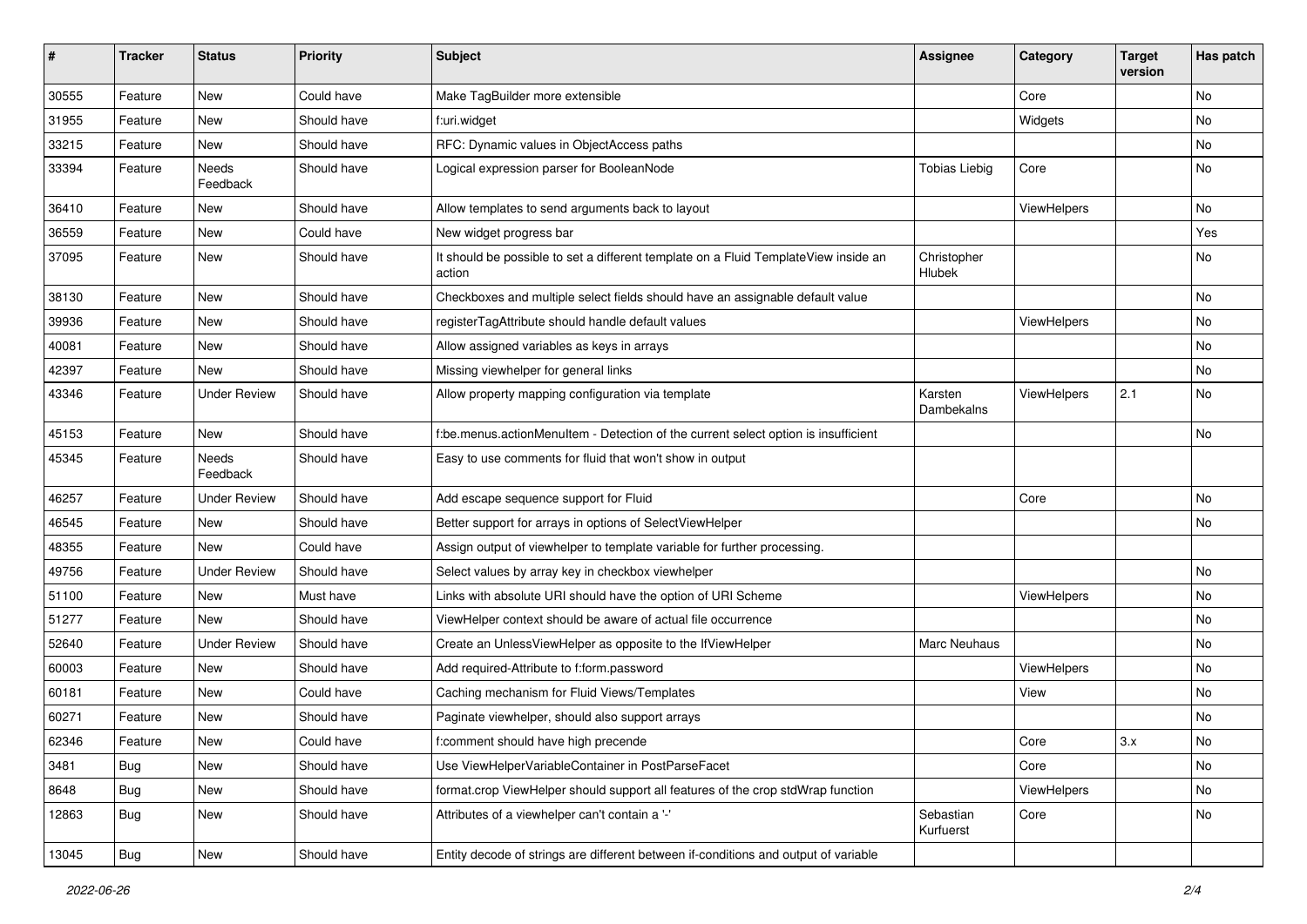| ∦     | <b>Tracker</b> | <b>Status</b>            | <b>Priority</b> | <b>Subject</b>                                                                                              | <b>Assignee</b>             | Category    | <b>Target</b><br>version | Has patch |
|-------|----------------|--------------------------|-----------------|-------------------------------------------------------------------------------------------------------------|-----------------------------|-------------|--------------------------|-----------|
| 27607 | Bug            | New                      | Must have       | Make Fluid comparisons work when first element is STRING, second is NULL.                                   |                             | Core        |                          | No        |
| 28549 | Bug            | New                      | Should have     | make widgets cacheable, i.e. not implement childnodeaccess interface                                        |                             |             |                          | No        |
| 28550 | Bug            | New                      | Should have     | (v4) make widgets cacheable, i.e. not implement childnodeaccess interface                                   |                             |             |                          | No        |
| 28551 | Bug            | Accepted                 | Should have     | (v4) backport VHTest                                                                                        | Sebastian<br>Kurfuerst      |             |                          | No        |
| 28552 | Bug            | <b>New</b>               | Should have     | (v5) write ViewHelper test for compiled run; adjust functional test to do two passes<br>(uncached & cached) |                             |             |                          | No        |
| 28553 | Bug            | New                      | Should have     | improve XHProf test setup                                                                                   |                             |             |                          | No.       |
| 28554 | Bug            | New                      | Should have     | (v4) implement feature flag to disable caching                                                              |                             |             |                          | No        |
| 30937 | Bug            | New                      | Should have     | CropViewHelper stringToTruncate can't be supplied so it can't be easily extended                            |                             | ViewHelpers |                          | Yes       |
| 33551 | Bug            | New                      | Must have       | View helper values break out of a partial scope                                                             | Sebastian<br>Kurfuerst      | Core        |                          | No        |
| 33628 | Bug            | Needs<br>Feedback        | Must have       | Multicheckboxes (multiselect) for Collections don't work                                                    | Christian Müller            | ViewHelpers |                          | No        |
| 34682 | Bug            | <b>Under Review</b>      | Should have     | Radio Button missing checked on validation error                                                            |                             | ViewHelpers |                          | No        |
| 36655 | Bug            | New                      | Should have     | <b>Pagination Links</b>                                                                                     |                             | Widgets     |                          | No.       |
| 36662 | Bug            | <b>Needs</b><br>Feedback | Should have     | Checked state isn't always correct when property is collection                                              | Kevin Ulrich<br>Moschallski | ViewHelpers | 1.1.1                    | No        |
| 37619 | Bug            | New                      | Should have     | Fatal Error when using variable in name attribute of Section ViewHelper                                     |                             | ViewHelpers |                          | No        |
| 38369 | Bug            | New                      | Must have       | Resource ViewHelpers should not fall back to request package                                                |                             | View        |                          | No        |
| 39990 | Bug            | New                      | Should have     | Same form twice in one template: hidden fields for empty values are only rendered<br>once                   |                             | Core        |                          | No        |
| 40064 | Bug            | New                      | Must have       | Multiselect is not getting persisted                                                                        |                             | ViewHelpers |                          | No        |
| 40998 | Bug            | <b>Under Review</b>      | Should have     | Missing parent request namespaces in form field name prefix                                                 | Sebastian<br>Kurfuerst      | ViewHelpers | 1.1.1                    | No        |
| 44234 | Bug            | <b>Under Review</b>      | Should have     | selectViewHelper's sorting does not respect locale collation                                                |                             | ViewHelpers | 2.1                      | <b>No</b> |
| 45384 | Bug            | New                      | Must have       | Persisted entity object in widget-configuration cannot be deserialized (after reload)                       |                             | Widgets     | 2.0.1                    | No        |
| 46289 | Bug            | Needs<br>Feedback        | Should have     | Enable Escaping Interceptor in XML request format                                                           |                             | View        | 2.0.1                    | No        |
| 47006 | Bug            | <b>Under Review</b>      | Should have     | widget identifier are not unique                                                                            |                             |             |                          | No        |
| 49038 | Bug            | New                      | Must have       | form.select does not select the first item if prependOptionValue is used                                    |                             |             |                          | No        |
| 49600 | Bug            | New                      | Should have     | f:form tag shown as a HTML on frontend                                                                      |                             | ViewHelpers |                          | No        |
| 50888 | Bug            | <b>Under Review</b>      | Should have     | WSOD by changing name of section and if Fluid caches are generated                                          |                             |             |                          | No        |
| 51239 | <b>Bug</b>     | <b>Under Review</b>      | Must have       | AbstractViewHelper use incorrect method signature for "\$this->systemLogger->log()"                         | Adrian Föder                | Core        |                          | Yes       |
| 52419 | Bug            | New                      | Should have     | Wrong PHPDocs notation for default value inline f:translate viewhelper                                      |                             |             | 2.0                      | No        |